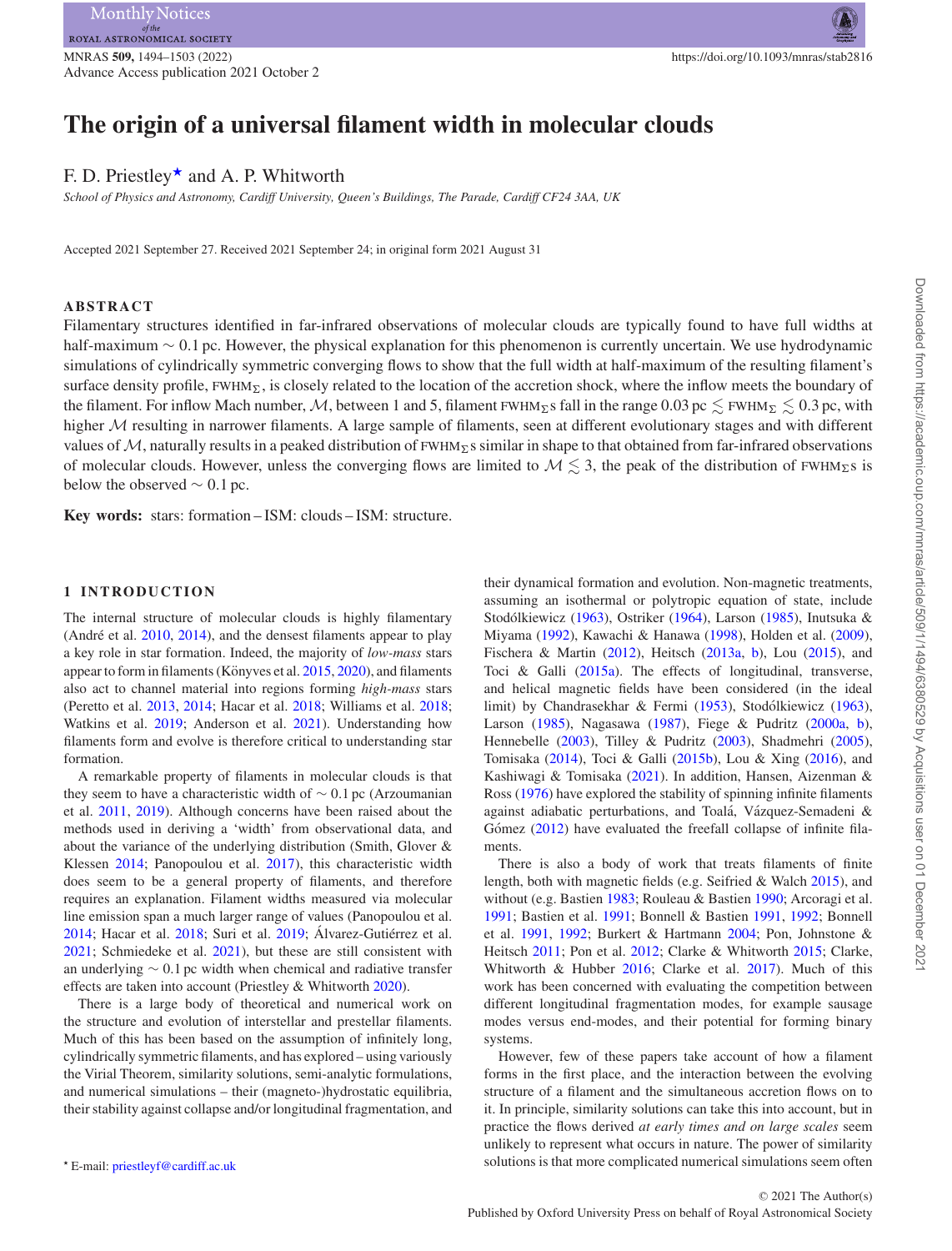to converge on similarity forms *at late times and on small scales*, when gravitational acceleration becomes important; this is true in both cylindrical and spherical symmetry. Moreover, by their nature, similarity solutions do not in general select a particular physical scale.

Kirk et al. [\(2015\)](#page-7-58) and Federrath [\(2016\)](#page-7-59) both find that the typical filament width of ∼ 0*.*1 pc is reproduced in simulations of turbulent, self-gravitating clouds, with or without additions such as magnetic fields. Federrath [\(2016\)](#page-7-59) attributes this to the transition between supersonic and subsonic turbulence, which gives roughly the correct length-scale for typical molecular cloud properties. In these cloud-scale simulations, filamentary structures form in regions where the velocity field is convergent (Smith et al. [2016;](#page-7-60) Priestley & Whitworth [2020\)](#page-7-18).

In this paper, we consider an idealized model for filament formation, involving a cylindrically symmetric convergent inflow at Mach number M. Our hydrodynamical experiments suggest that for supersonic flows ( $M \ge 1$ ), a key feature is the accretion shock at radius *W*<sub>AS</sub> (i.e. distance from the axis of symmetry; subscript 'AS' for Accretion Shock) where the convergent flow impacts the central filament. The full width at half-maximum of the surface density profile (hereafter the FWHM<sub>Σ</sub>; subscript 'Σ' for surface density) is closely related to  $W_{AS}$ , and for moderately supersonic flows we find FWHM<sub>∑</sub>  $\sim$  2 $W_{\rm AS}$   $\lesssim$  0.1 pc. A distribution of evolutionary stages and M values produces a peaked distribution of FWHM*-*s similar to that observed, although with a somewhat lower peak value unless  $M$  has a maximum value ∼3.

We use both Cartesian coordinates, (*x*, *y*, *z*), and cylindrical polars, i.e.  $w = [x^2 + y^2]^{1/2}$ ,  $\phi = \tan^{-1}(y/x)$ ,  $z = z$ . The *z* axis is the spine of the filament, and so *w* is radial distance from the spine. In addition, for an observer outside the filament, we define the impact parameter, *b*, which is the projected distance between the line of sight and the *z* axis.

#### **2 MODEL**

We adopt the following simple initial conditions for the dynamical formation of a filament: a uniform-density cylinder of gas, symmetric about the *z* axis, with a uniform inward radial velocity converging on the *z* axis, and an isothermal equation of state. For this model, we need only specify two *dimensionless* configuration parameters, the ratio,  $G$ , of the line density of the filament to the critical value, and the Mach number,  $M$ , of the initial inflow velocity.

For the purpose of illustration, we can make the results *dimensional* by specifying just two physical variables, for which we choose the outer radius of the initial filament,  $W<sub>O</sub> = 1$  pc, and the isothermal sound speed in the filament,  $a<sub>O</sub> = 0.187$  km s<sup>-1</sup> (corresponding to molecular gas, with solar elemental composition, at  $T \simeq 10$  K).

If the initial density in the filament is  $\rho_0$ , then the line density of the filament is  $\mu = \pi W_0^2 \rho_0$ . The critical line density for stability against gravitational collapse is  $\mu_{\text{CRIT}} = 2a_0^2/G$  (Stodólkiewicz [1963;](#page-7-19) Ostriker [1964\)](#page-7-20), and so

$$
\mathcal{G} = \frac{\pi G \rho_0 W_0^2}{2a_0^2} \,. \tag{1}
$$

Hence, the initial density in the filament is

$$
\rho(w \le W_0) = \rho_0 = \frac{2a_0^2 \mathcal{G}}{\pi G W_0^2}.
$$
\n(2)

With our illustrative choice of  $W_0$  and  $a_0$ ,

$$
\rho_0 \to 5.18 \,\mathrm{M}_{\odot} \,\mathrm{pc}^{-3} \,\mathcal{G} \,, \tag{3}
$$

$$
n_{\text{H}_2:O} \to 73.0 \,\text{H}_2 \,\text{cm}^{-3} \,\text{G} \,. \tag{4}
$$

If the initial inflow velocity is  $v<sub>O</sub>$ , then

$$
\mathcal{M} = v_0/a_0, \tag{5}
$$

and hence the initial velocity field is

$$
\mathbf{v}(w) = -v_{\mathcal{O}}\,\hat{\boldsymbol{e}}_w = -a_{\mathcal{O}}\,\mathcal{M}\,\hat{\boldsymbol{e}}_w,\tag{6}
$$

where  $\hat{\mathbf{e}}_w$  is a unit vector pointing radially away from the *z* axis. With our illustrative choice of  $a<sub>0</sub>$ ,

$$
v_{\rm O} \rightarrow 0.187 \,\rm km\,s^{-1}\,\mathcal{M}\,. \tag{7}
$$

The gas in the filament has sound speed

$$
a(w \le W_0) = a_0. \tag{8}
$$

We must also specify three numerical parameters, but these are chosen so that they have minimal effect on the results. First, our model has a finite length,  $L<sub>0</sub>$ , rather than being infinitely long.  $L<sub>0</sub>$ is chosen so that the central portions of the filament have time to evolve, well before they are overrun by the inward motion of the ends of the filament (Pon et al. [2012;](#page-7-54) Clarke & Whitworth [2015\)](#page-7-55). This is achieved by setting  $L_0 = 5W_0$ . Secondly, the filament must be contained within a larger computational domain, for which we adopt a rectanguloid box with sides  $\Delta x_0 = \Delta y_0 = 3W_0$ ,  $\Delta z_0 =$ 6*W*O. Finally, the regions of the computational domain outside the filament must be filled with a rarefied, high-temperature 'lagging' gas, so that in the initial state there is approximate pressure balance across the boundary of the filament. This requires the specification of a contrast parameter,  $C<sub>0</sub>$ . The density in the lagging gas is then set to  $\rho_0/C_0$  and the sound speed to  $a_0C_0^{1/2}$ . We adopt  $C_0 = 10$ , so with our illustrative choice of  $W_0$  and  $a_0$ ,

$$
\rho(w > W_0) \to 0.5185 \,\mathrm{M}_{\odot} \,\mathrm{pc}^{-3} \,\mathcal{G} \,, \tag{9}
$$

$$
a(w > W_0) \to 0.591 \,\text{km s}^{-1} \,. \tag{10}
$$

For the dimensionless parameters, we investigate a fiducial value of  $\mathcal{G} = 1.2$  (so that the filament is marginally supercritical) and  $\mathcal{M} =$ 1–5 (covering trans- to supersonic inflow velocities). We terminate the simulations when the maximum density reaches a value of  $1.5 \times$  $10^7$  M<sub>o</sub> pc<sup>-3</sup> ( $\sim 10^{-15}$  g cm<sup>-3</sup>). Beyond this time,  $t_{\text{FRAG}}$ , the filament starts to fragment into pre-stellar cores (Clarke et al. [2016\)](#page-7-56), so there is no longer a representative global filament profile to speak of. As the contracting filament does not remain entirely uniform in the *z* direction (as a consequence of both imminent fragmentation, and longitudinal contraction due to its finite length), we construct radial profiles by averaging over the central region,  $|z| \leq 1$  pc. We obtain almost identical results if we instead consider the central  $z = 0$ profiles only (Fig. [5\)](#page-4-0). We use the smoothed particle hydrodynamics code PHANTOM (Price et al. [2018\)](#page-7-61), with resolution parameter  $\eta$  = 1.2, hence on average  $\bar{N}_{\text{NEIB}} \sim 56$  neighbours. We use ~5 × 10<sup>6</sup> particles, giving a particle mass of  $\sim 2 \times 10^{-5}$  M<sub>☉</sub> and a notional mass resolution  $∼ 0.001 M<sub>⊙</sub>$  (i.e. one Jupiter mass).

#### **3 RESULTS**

## **3.1 Filament profiles**

Fig. [1](#page-2-0) shows volume-density profiles for the models with  $M = 2$ (left-hand panel) and  $\mathcal{M} = 4$  (right-hand panel) at various times, up to and including the endpoints of the simulations (i.e. *t*<sub>FRAG</sub>). Fig. [2](#page-2-1) shows the corresponding surface-density profiles. Figs [3](#page-2-2) and [4](#page-3-0) show, respectively, the corresponding velocity and velocitydivergence profiles.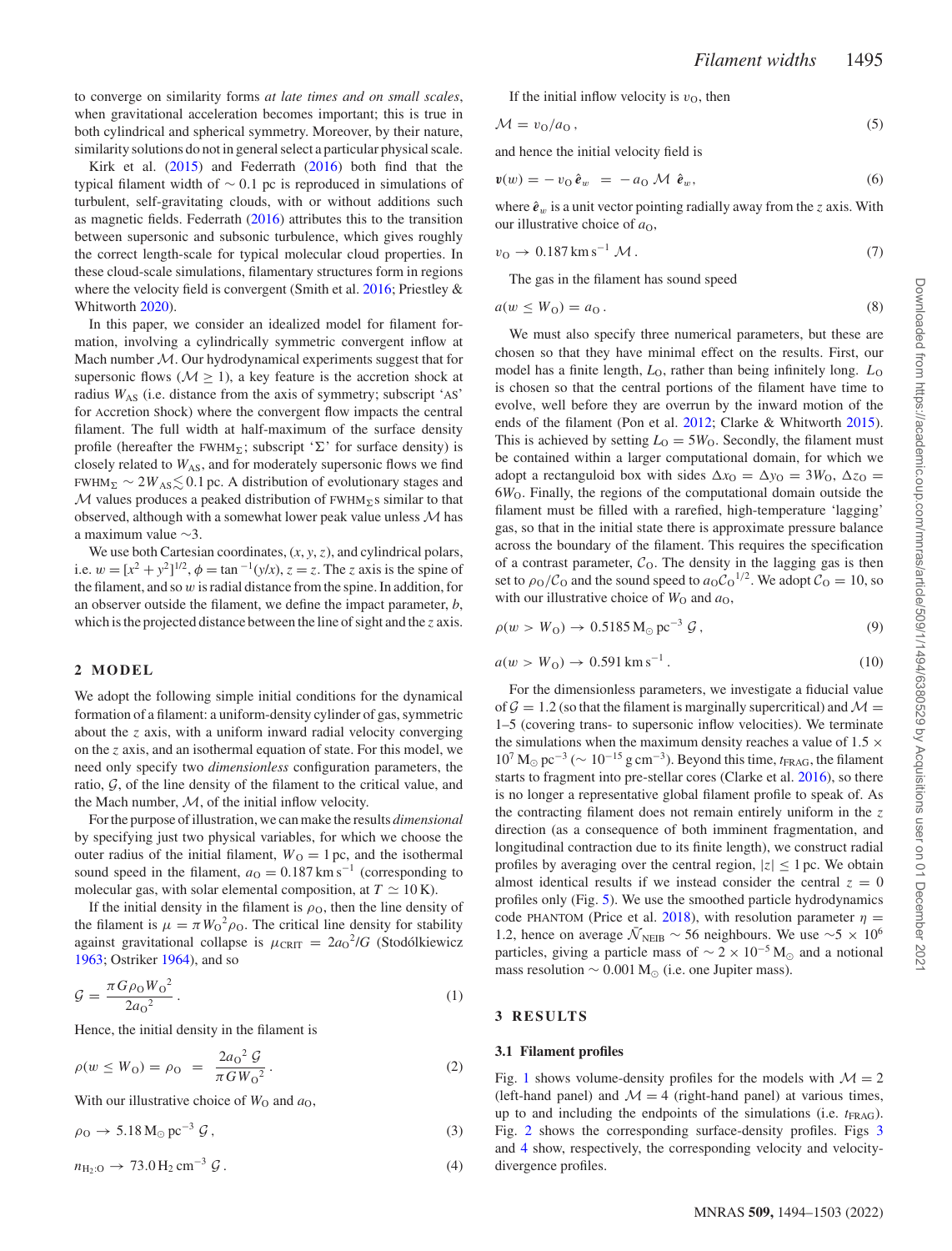<span id="page-2-0"></span>

**Figure 1.** *Left-hand panel:* volume-density profiles for the model with  $M = 2$  at times  $t = 0.75$  Myr (full line), 1.12 Myr (dashed line), and 1.34 Myr (dotted line; the end of the simulation). *Right-hand panel:* volume-density profiles for the model with  $M = 4$  at times  $t = 0.37$  Myr (full), 0.67 Myr (dashed), and 0*.*82 Myr (dotted; the end of the simulation).

<span id="page-2-1"></span>

Figure 2. As Fig. [1](#page-2-0) but showing surface densities rather than volume densities.

<span id="page-2-2"></span>

**Figure 3.** Velocity profiles corresponding to the volume-density profiles in Fig. [1.](#page-2-0)

For the volume-density profiles in Fig. [1,](#page-2-0) we have added a uniform background volume density equal to the volume density in the initial filament,  $\rho_B = \rho_O = 6.21 M_{\odot} pc^{-3}$ , in order to represent – notionally – the contribution from the larger cloud in which the filament is embedded. Similarly, for the surface-density profiles in Fig. [2,](#page-2-1) we have added a uniform background surface density of  $\Sigma_B = 80 \text{ M}_{\odot} \text{ pc}^{-2}$ . The volume- and surface-density profiles (Figs [1](#page-2-0))

and [2\)](#page-2-1) show qualitatively that the width of the filament does not vary much with time, especially for the higher Mach number case.

## **3.2 The accretion shock at the filament boundary**

The velocity profiles in Fig. [3](#page-2-2) show that the inflow at large radii approximates to constant velocity. There is little net inward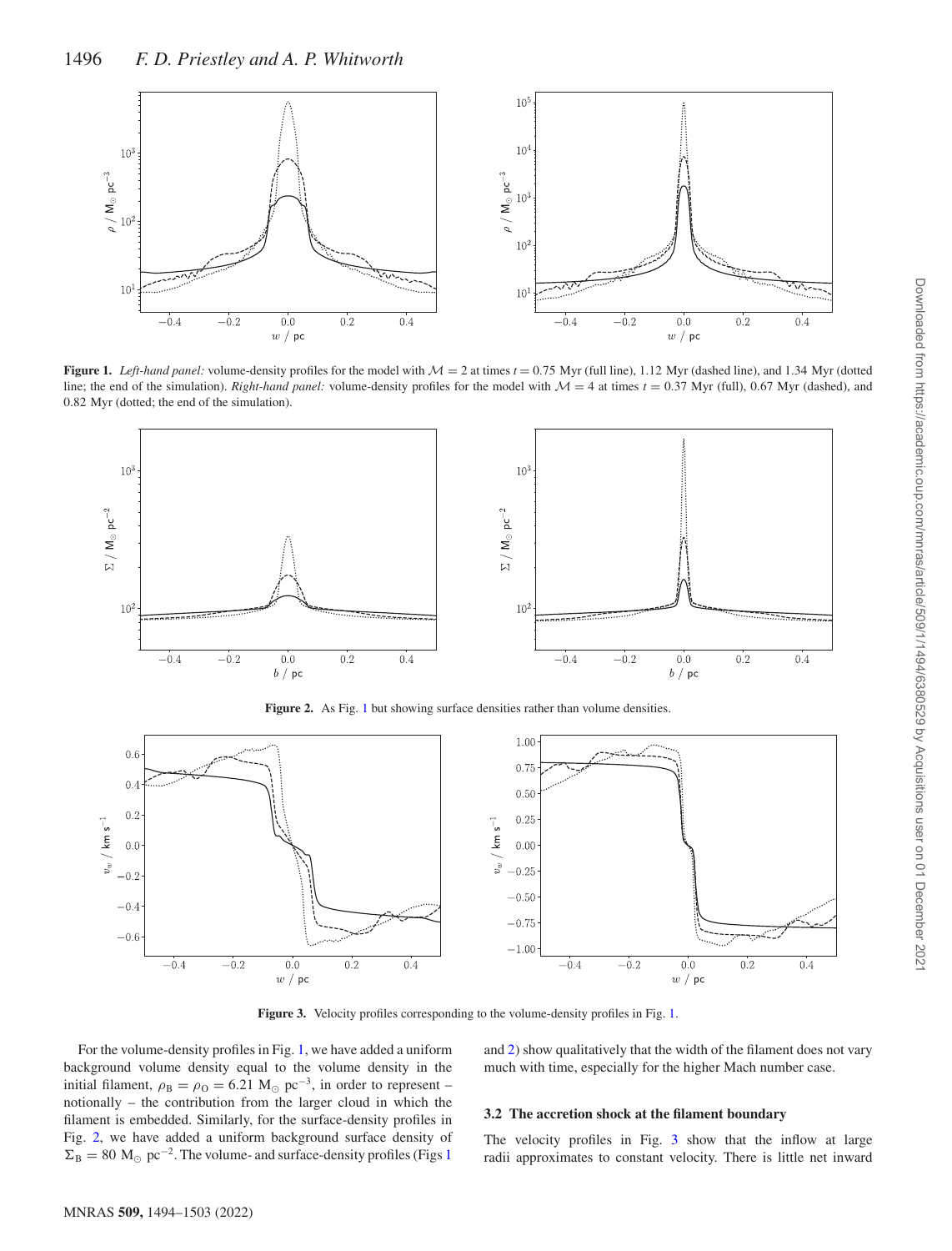<span id="page-3-0"></span>

**Figure 4.** Velocity divergence profiles corresponding to the volume-density profiles in Fig. [1.](#page-2-0)

acceleration of the inflow due to the combination of self-gravity (acting inward) and pressure gradient (acting outward) until the gas hits the accretion shock, marking the boundary of the dense central filament. Most of the deceleration occurs at this accretion shock. There is some further deceleration inside the accretion shock, due to the pressure gradient that develops as the filament attempts to adjust towards hydrostatic equilibrium.

We posit that the accretion shock should be seen as the natural boundary of the filament. This separates objectively the more rarefied super- or trans-sonically inflowing material (not filament) from the much denser subsonic material (filament).

Because there is little acceleration at large radii, the density just outside the accretion shock at radius  $W_{AS}$  is approximately

$$
\rho_{\rm pres} \sim \rho_0 [W_{\rm AS}/W_0]^{-2}.
$$
\n(11)

Equation (11) simply reflects cylindrically symmetric convergence at constant velocity. The resolution in the gas just outside the accretion shock, as a fraction of the shock radius, is therefore

$$
\frac{4h_{\text{pres}}}{W_{\text{AS}}} \sim 4\eta \left[ \frac{m_{\text{SPH}}}{\rho_{\text{O}} W_{\text{O}}^2 W_{\text{AS}}} \right]^{1/3} \tag{12}
$$

$$
\to 0.35 \left[ \frac{W_{AS}}{0.01 \text{ pc}} \right]^{-1/3}, \tag{13}
$$

where we have obtained the final expression by substituting the illustrative values of  $\rho_0$  and  $W_0$ . It follows that the accretion shock is less well resolved when the filament is very narrow, but for all  $W_{AS} \geq 0.01$  pc the code should be returning a meaningful estimate of the shock radius.

The velocity-divergence plots (Fig. [4\)](#page-3-0) allow us to locate the accretion shock quite accurately. We define the radius of the accretion shock,  $W_{AS}$ , as the radius of the outermost divergence minimum with an absolute value at least five times the average.<sup>1</sup> The left-hand panel of Fig.  $5$  shows the variation of the diameter of the filament,  $2W_{AS}$ , with time, for filaments with different inflow Mach numbers, M. In the early stages, the filament's self-gravity is weak, and it is mainly contained by the ram pressure of the inflow; consequently, the diameter grows with time as the line density increases. In the late stages, self-gravity dominates over ram pressure, and the diameter decreases with time.

The diameter of the filament,  $2W_{AS}$ , and the time-scale for the filament to become gravitationally unstable against fragmentation, *t*FRAG, both decrease with increasing Mach number of the inflow, due – respectively – to the greater ram-pressure (i.e. greater momentum flux) and the greater mass flux delivered to the accretion shock.

## **3.3 The full width at half-maximum**

The right-hand panel of Fig. [5](#page-4-0) shows the variation of the filament  $FWHM_{\Sigma}$  with time, for filaments with the same inflow Mach numbers as those in the left-hand panel. We only show values when the peak surface-density exceeds three times that of the original profile  $(37 M_{\odot} pc^{-2})$ , in order to ensure that the measured FWHM<sub>Σ</sub> is that of the central filament, rather than the  $FWHM_{\Sigma}$  of the initial isolated cylinder as a whole. Once this threshold has been passed, the variation of the FWHM<sub> $\Sigma$ </sub> echos closely the variation of the diameter,  $2W_{AS}$ .

Fig. [6](#page-4-1) shows the ratio of the FWHM<sub> $\Sigma$ </sub> to  $2W_{AS}$ , as a function of time. The FWHM<sub> $\Sigma$ </sub> is almost always smaller than  $2W_{AS}$ , in other words the full width at half-maximum is almost always inside the accretion shock. As the line density of the filament increases due to accretion, the filament becomes more self-gravitating and therefore more concentrated towards the spine. Consequently the ratio of the FWHM<sub> $\Sigma$ </sub> to 2*W*<sub>AS</sub> decreases with time, but FWHM<sub> $\Sigma$ </sub> and 2*W*<sub>AS</sub> are within a factor of two of each other for a significant fraction of the model evolution.

## **3.4 The distribution of** FWHM*-***s**

Fig. [7](#page-4-2) shows the probability distribution function (PDF) of the FWHM<sub> $\Sigma$ </sub>s for inflow Mach numbers  $\mathcal{M} = 1, 2, 3, 4$ , and  $5 - i.e$ . for a given Mach number, the probability of observing the filament when it has a given  $FWHM_{\Sigma}$ , if the filament is observed at a random time between when it first exceeds our surface-density threshold and when it becomes unstable against fragmentation ( $t_{\text{FRAG}}$ ). These PDFs are generated from the discrete values of FWHM<sub>2</sub> obtained from the simulations, smoothed using the procedure described in Appendix A. The higher the inflow Mach number, the smaller the median FWHMand the narrower the PDF about this median value, due to the greater ram pressure of the inflow.

Using the FWHM<sub> $\Sigma$ </sub> PDFs, we generate a large synthetic sample of filament FWHM<sub>2</sub>s, assuming a uniform distribution of Mach numbers over the interval  $1 \leq M \leq 5$ , and accounting for the shorter duration

<sup>&</sup>lt;sup>1</sup>This criterion is necessary because lower- $M$  models develop rarefaction waves propagating outward as incoming material 'bounces' at the centre, and this results in additional minima in the divergence profiles inside that associated with the accretion shock.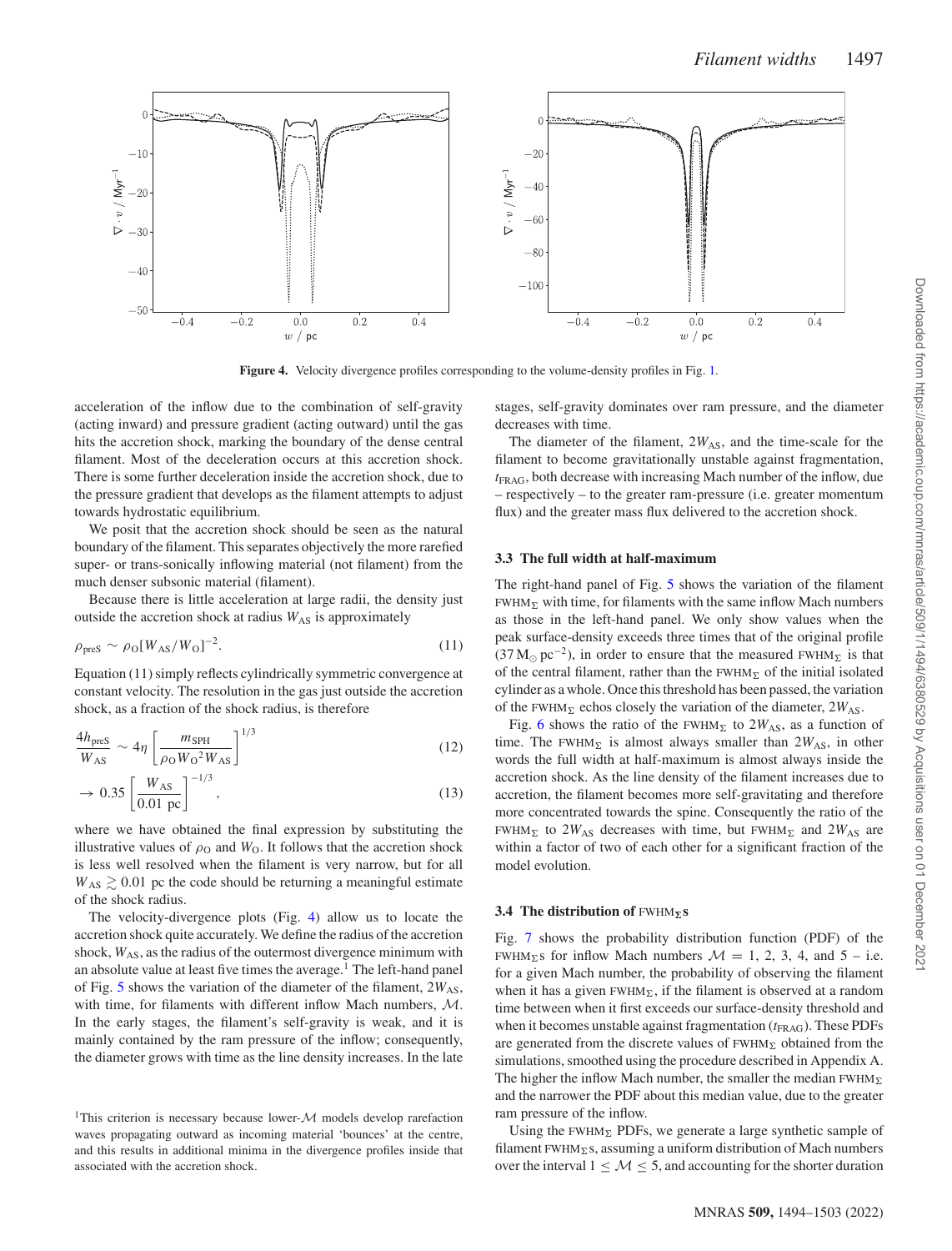<span id="page-4-0"></span>

**Figure 5.** *Left-hand panel:* evolution of  $2W_{AS}$  for filaments formed with different inflow Mach numbers,  $\mathcal{M} = 1$  (blue), 2 (orange), 3 (green), 4 (red), 5 (purple). *Right-hand panel:* evolution of FWHM*-* for the same filaments as in the left-hand panel. Solid lines show properties of the averaged filament profiles, dashed lines those of the  $z = 0$  profiles.

<span id="page-4-1"></span>

**Figure 6.** Evolution of the ratio of  $FWHM_{\Sigma}$  to  $2W_{AS}$ , for filaments formed with different inflow Mach numbers,  $\mathcal{M} = 1$  (blue), 2 (orange), 3 (green), 4 (red), 5 (purple).

<span id="page-4-2"></span>

Figure 7. The PDF for filament FWHM<sub>E</sub>s formed with different inflow Mach numbers;  $\mathcal{M} = 1$  (blue), 2 (orange), 3 (green), 4 (red), 5 (purple).

of higher- $M$  models and thus the lower probability of such a model being observed. This is directly comparable to the observational data from Panopoulou et al. [\(2017\)](#page-7-13), assuming that real molecular clouds also contain filaments formed from flows of different M and at a

range of evolutionary stages. Fig. [8](#page-5-0) shows FWHM<sub>2</sub> histograms for filaments with  $G = 0.8$ , 1.2, and 1.6. The overall shape of the FWHM<sub> $\Sigma$ </sub> distribution is not significantly affected by the gravitational stability of the filaments, and is very similar to that found by Panopoulou et al. [\(2017\)](#page-7-13), with a peak at small FWHM<sub> $\Sigma$ </sub> and a gradual decline in the number of filaments with larger FWHM*-*. The formation of filaments by converging flows thus naturally produces a peaked distribution of filament widths, as observed.

The peak FWHM<sub>Σ</sub> in Fig. [8](#page-5-0) is at  $\sim 0.03$  pc, rather than the 0.1 pc observed. In Appendix B, we show that rather than a uniform distribution of Mach number, there is likely to be a preference for low-M flows in molecular clouds. Specifically, for a turbulent medium obeying standard scaling laws, we demonstrate (a) that the structures produced by converging flows tend to be filamentary, and (b) that the probability distribution of the Mach numbers for filament-forming flows takes the form

$$
\frac{\mathrm{d}P}{\mathrm{d}\mathcal{M}} \propto \mathcal{M}^{-\gamma},\tag{14}
$$

with  $\gamma$  in the range  $0 \le \gamma \le 3$ . Fig. [9](#page-5-1) shows the impact of an increasingly bottom-heavy distribution of  $M$  on the FWHM<sub> $\Sigma$ </sub> distribution. While higher values of  $\gamma$  do shift the peak FWHM<sub>Σ</sub> to values closer to those observed, this comes at the expense of significantly more filaments with FWHM<sub> $\Sigma \gtrsim 0.2$  pc, which are almost completely absent</sub> from the Panopoulou et al. [\(2017\)](#page-7-13) data. Obtaining a peak FWHMof ∼ 0*.*1 pc from our model, while remaining consistent with other observational constraints, appears to require limiting the range of  $\mathcal M$ to values  $\leq 3$ , as shown in Fig. [10](#page-5-2) for  $\gamma = 0$ . Higher velocity inflows produce strongly peaked  $FWHM_{\Sigma}$  PDFs at values  $\lesssim 0.05$  pc that are difficult to reconcile with the observed peak at higher values.

## **4 DISCUSSION**

#### **4.1 The peak of the** FWHM*-* **PDF**

While our model of filament formation naturally explains the existence of a peak  $FWHM_{\Sigma}$  and the general shape of the distribution, the tendency to place this peak at too-low values FWHM<sub>E</sub> unless high- $M$  flows are excluded is concerning. In Appendix C, we show that the Larson [\(1981\)](#page-7-62) molecular cloud scaling relations result in a cut-off in the maximum Mach number flow that can be present in a cloud of a given mass. For the Pon et al. [\(2012\)](#page-7-54) numerical values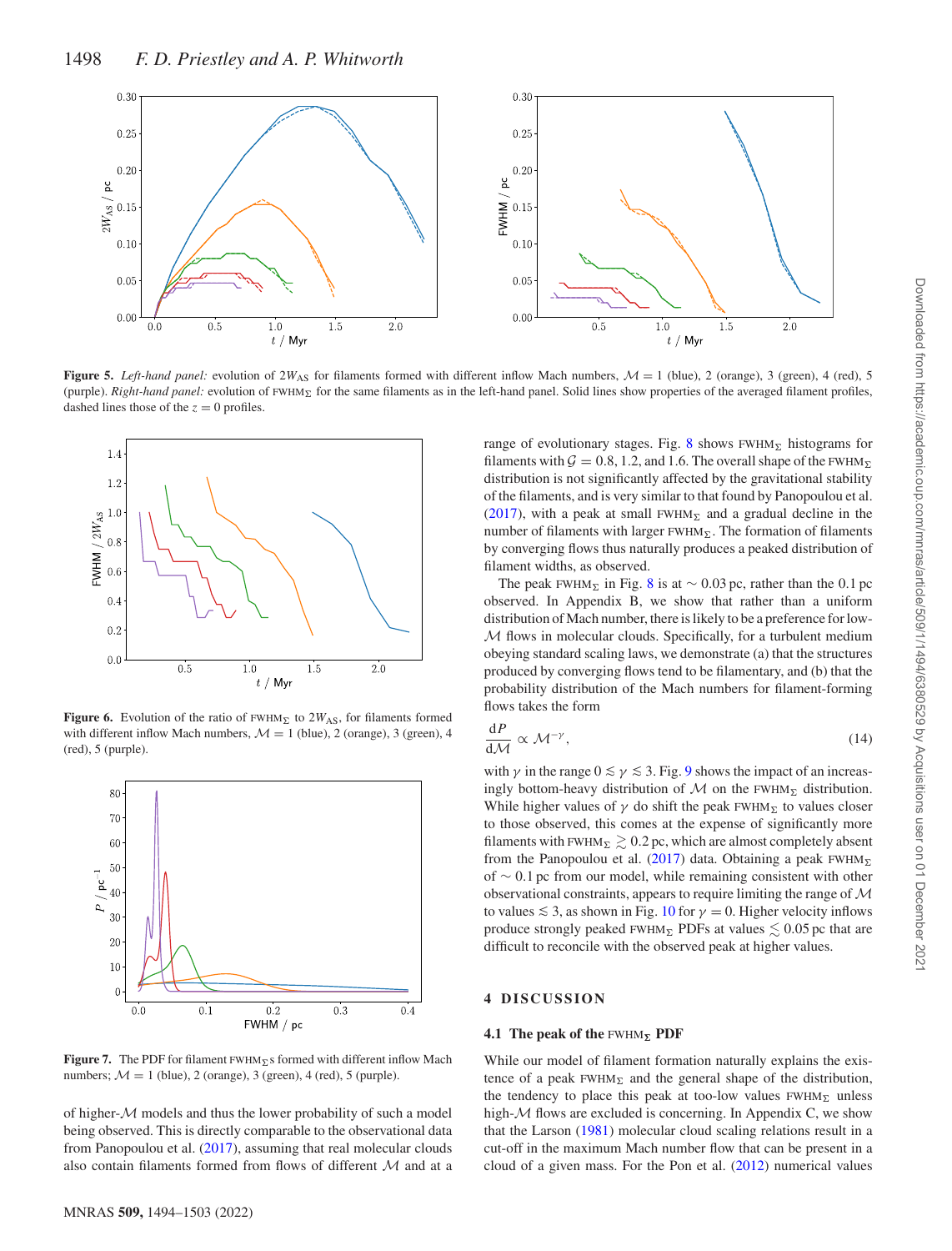<span id="page-5-0"></span>

**Figure 8.** Histograms of filament FWHM<sub>2</sub>'s for a uniform distribution of Mach number  $1 \leq M \leq 5$ , and  $\mathcal{G} = 0.8$  (left), 1.2 (middle), and 1.6 (right).

<span id="page-5-1"></span>

**Figure 9.** Histograms of filament FWHM<sub>Σ</sub>s for a distribution of Mach number  $\frac{dP}{dM} \propto M^{-\gamma}$  between  $1 \le M \le 5$ , with  $\gamma = 0$  (left), 1 (centre), and 3 (fight).

<span id="page-5-2"></span>

**Figure 10.** Histogram of filament FWHM*-*s for a uniform distribution of Mach number  $1 \leq M \leq 3$  and  $\mathcal{G} = 1.2$ .

for the relations, the  $M \lesssim 3$  required by our model corresponds to molecular cloud masses  $\lesssim 10^3\,{\rm M}_{\odot}.$ 

Hydrodynamical simulations of turbulent clouds produce both the correct average filament width (Federrath [2016\)](#page-7-59) and similar distributions of unaveraged widths (Priestley & Whitworth [2020\)](#page-7-18) to those observed, despite the initial presence of Mach 5 (and higher) motions. Additionally, the distribution of the velocity difference across filaments in Priestley & Whitworth [\(2020\)](#page-7-18), which corresponds approximately to  $2v<sub>0</sub>$ , drops off sharply above  $1.0 \text{ km s}^{-1}$ , i.e.  $\mathcal{M} \sim 3$  for sound speed  $a<sub>O</sub> = 0.187$  km s<sup>-1</sup>. This suggests that, at least in simulations, high- $M$  flows are not involved in forming the filamentary structures observed.

Filaments may also include dynamically important magnetic fields, and we will explore this possibility in detail in a subsequent paper. If the field is initially uniform,  $B<sub>O</sub>$ , it is likely to have two effects on the filament width. The component parallel to the filament spine,  $B_{\parallel} = [B_{\text{O}} \cdot \hat{e}_z] \hat{e}_z$ , will give the filament extra support against collapse, resulting in a broader surface-density profile than the nonmagnetized case. If there is also a component perpendicular to the filament spine,  $B_{\perp} = B_{\text{O}} - B_{\parallel}$ , it will provide additional support in directions perpendicular to  $B_{\perp}$  and  $\hat{e}_z$ , thereby causing the filament to develop a flattened cross-section (e.g. Kashiwagi & Tomisaka [2021\)](#page-7-40); this in turn will increase the variance of  $FWHM_{\Sigma}$  values, since they will depend on the viewing angle, in addition to the Mach number and evolutionary stage. We thus expect the introduction of a magnetic field to result in a broader distribution of FWHM*-*s peaked at higher values, which might bring our results in Fig. [8](#page-5-0) into closer agreement with the Panopoulou et al. [\(2017\)](#page-7-13) data. On the other hand, if the field has a toroidal component, this will probably act to compress the filament (e.g. Fiege & Pudritz [2000a\)](#page-7-32).

Finally, filaments may have additional support from turbulence, and – all other things being equal – this will increase their widths by supplying an extra internal pressure. Indeed, observed filaments are typically observed to have trans-sonic internal turbulence, i.e. nonthermal velocity dispersion between one and two times the isothermal sound speed,  $c_S \leq \sigma_{NT} \leq 2c_S$  (e.g. Hacar & Tafalla [2011;](#page-7-63) Hacar et al. [2013,](#page-7-64) [2018;](#page-7-6) Hacar, Tafalla & Alves [2017\)](#page-7-65). When this level of turbulence is taken into account, a given inflow velocity,  $v<sub>O</sub>$ , translates into a Mach number that is between  $\sim\sqrt{2}$  and  $\sim\sqrt{3}$  times smaller, and a filament width that is therefore between ∼2 and ∼3 times larger.

#### **4.2 The Plummer exponent**

It is standard practice to fit the observed surface-density profiles of filaments with Plummer profiles, i.e.

$$
\Sigma(w) = \Sigma_{\rm B} + \Sigma_{\rm O} \left\{ 1 + \left[ \frac{w}{w_{\rm O}} \right]^2 \right\}^{-\lbrack p-1 \rbrack/2} . \tag{15}
$$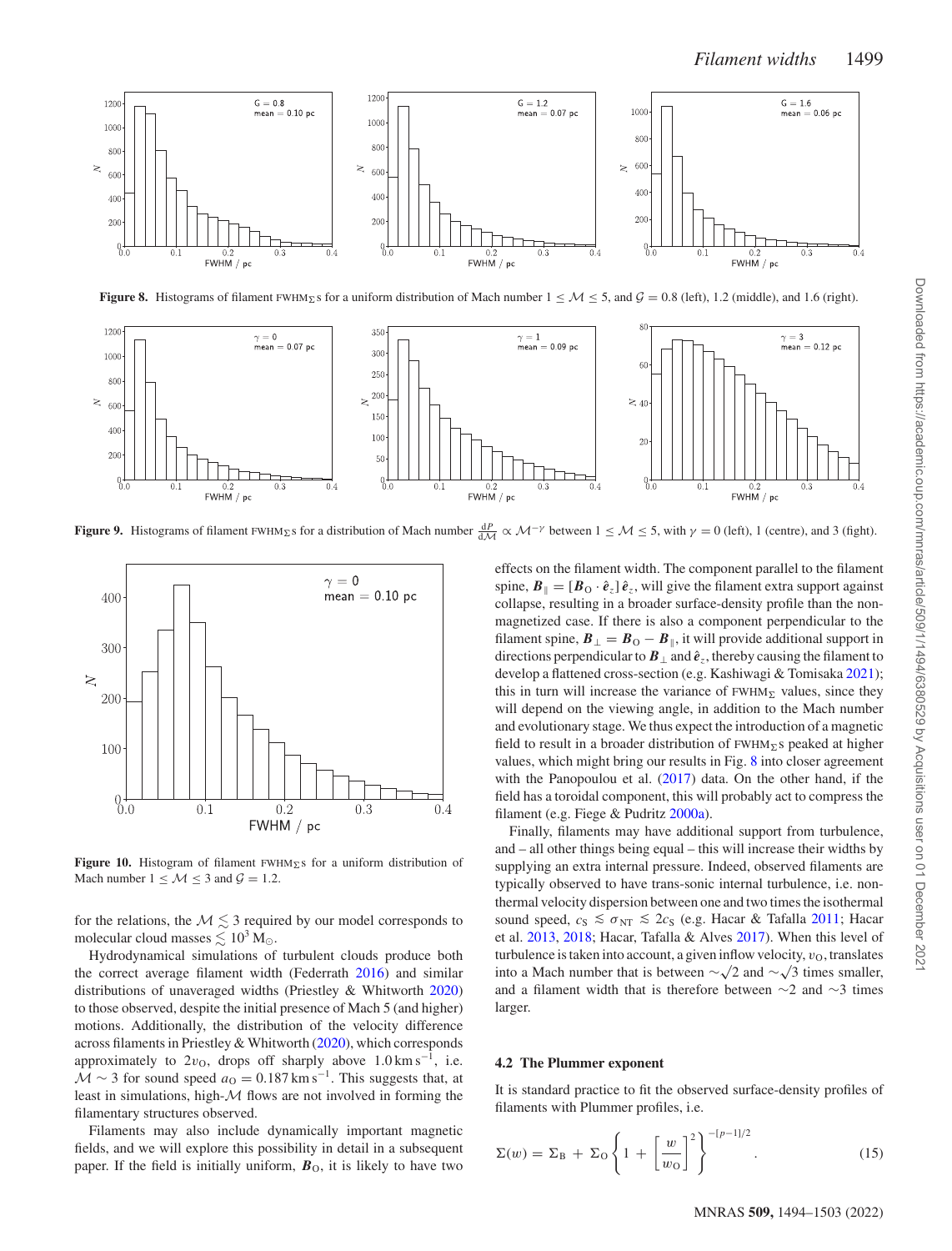<span id="page-6-0"></span>

**Figure 11.** As Fig. [2,](#page-2-1) but with a logarithmic scale for the abscissa. The red dashed lines indicate a  $\Sigma \propto b^{-2}$  profile.

<span id="page-6-1"></span>

**Figure 12.** Filament FWHM<sub> $\Sigma$ </sub> versus central surface density, for filaments formed with different inflow Mach numbers,  $\mathcal{M} = 1$  (blue), 2 (orange), 3 (green), 4 (red), 5 (purple). The black dashed line indicates the central Jeans length,  $\lambda_J = a_O^2 / (G \Sigma)$ , as a function of surface density.

Here,  $\Sigma_B$  is the background surface density,  $\Sigma_B + \Sigma_O$  is the surface density on the spine of the filament, *w* is the projected distance of the line of sight from the spine,  $w<sub>O</sub>$  is the Plummer scale length (related to the FWHM<sub>Σ</sub> by FWHM<sub>Σ</sub> =  $w_0\{4^{1/[p-1]} - 1\}^{1/2}$ ), and *p* is the Plummer exponent. For an isothermal cylinder in equilibrium,  $p = 4$  (Stodólkiewicz [1963;](#page-7-19) Ostriker [1964\)](#page-7-20), whereas observed filaments are typically best fitted with  $p \sim 2$  (Arzoumanian et al. [2011;](#page-7-10) Palmeirim et al. [2013;](#page-7-66) André et al. [2014;](#page-7-1) Arzoumanian et al. [2019\)](#page-7-11). This difference is often put down to effects such as magnetic fields or a non-isothermal equation of state (e.g. Palmeirim et al. [2013\)](#page-7-66).

Fig. [11](#page-6-0) shows the surface density profiles from Fig. [2](#page-2-1) on a log–log scale, along with a  $\Sigma \propto b^{-2}$  profile (corresponding to  $p = 3$ ; Casali [1986\)](#page-7-67). As the central filament forms, the surface density profile in the outskirts gradually approaches  $p = 3$ from lower values. The averaging procedure used to estimate *p* from observed filament profiles actually underestimates *p* significantly (Whitworth, Priestley & Arzoumanian [2021\)](#page-7-68). Therefore, the observed  $p \sim 2$  may be explained, without recourse to additional physical processes, by a combination of filaments not being equilibrium objects and the averaging procedure used to estimate *p*.

## **4.3** The scaling of  $FWHM_{\Sigma}$  with  $\Sigma$

Arzoumanian et al. [\(2019\)](#page-7-11) find no significant trend when comparing their observed filament widths with the filament central column densities. They argue that this is inconsistent with isothermal, hydrostatic cylinders, which should have a width scaling approximately with the local Jeans length,  $\lambda_J = a_0^2 / (G \Sigma)$ . Fig. [12](#page-6-1) shows that our model filaments do have a declining  $FWHM_{\Sigma}$ - $\Sigma$  trend, with denser filaments tending to be narrower, although this trend is much shallower than the  $\Sigma^{-1}$  dependence of  $\lambda$ <sub>J</sub>. However, the Arzoumanian et al. [\(2019\)](#page-7-11) data extend only up to central column densities of  $\sim 2 \times 10^{22}$  cm<sup>-2</sup>, corresponding to  $\sim$  400 M<sub>☉</sub> pc<sup>-2</sup>. For surface densities below this value, the trend in our model  $FWHM<sub>2</sub>$ s is mild, and hardly noticeable for the higher- $M$  models. The lack of scaling of filament width with central density is understandable if filaments are not in hydrostatic equilibrium, but are in fact dynamically forming structures.

## **5 CONCLUSIONS**

We have shown, using hydrodynamical simulations, that a cylindrically symmetric, converging flow produces a central filament with a boundary set by the location of the accretion shock on to the filament. Because this accretion shock has a width  $0.03 \text{ pc} \lesssim 2W_{AS} \lesssim 0.3 \text{ pc}$ for moderately supersonic flows, the full width at half-maximum of the filament surface-density profile also falls within this range of values. For a sample of filaments seen at different evolutionary stages and formed by flows with a range of Mach numbers, the  $FWHM_{\Sigma}$  distribution naturally has a prominent peak value, and a similar shape to the observed distribution in molecular clouds. In order to reproduce the observed peak at ∼ 0*.*1 pc, our model requires that the range of Mach numbers is limited to  $M \lesssim 3$ , although the inclusion of magnetic fields and/or trans-sonic turbulence is likely to relax this requirement.

## **ACKNOWLEDGEMENTS**

FDP and APW acknowledge the support of a Consolidated Grant (ST/K00926/1) from the UK Science and Technology Facilities Council (STFC).

## **DATA AVA IL AB IL IT Y**

The data underlying this article will be shared on request. All software used is publicly available.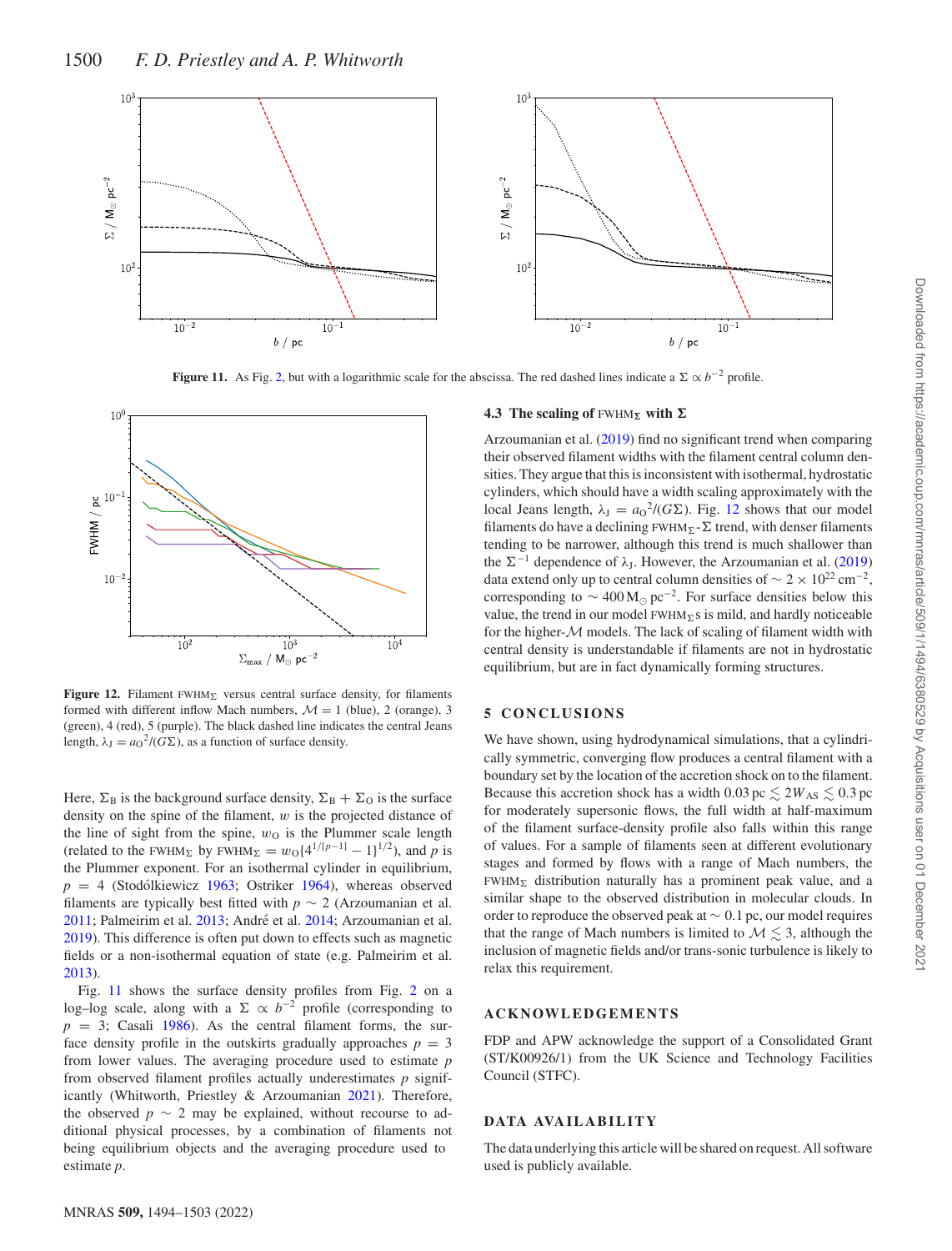- <span id="page-7-9"></span>Anderson M. et al., 2021, [MNRAS,](http://dx.doi.org/ 10.1093/mnras/stab2674) 508, 2964
- <span id="page-7-0"></span>André P. et al., 2010, [A&A,](http://dx.doi.org/ 10.1051/0004-6361/201014666) 518, L102
- <span id="page-7-1"></span>Andre P., Di Francesco J., Ward-Thompson D., Inutsuka S. I., Pudritz R. ´ E., Pineda J. E., 2014, in Beuther H., Klessen R. S., Dullemond C. P., Henning T., eds, Protostars and Planets VI. University of Arizona Press, Tucson AZ, p. 27
- <span id="page-7-46"></span>Arcoragi J.-P., Bonnell I., Martel H., Benz W., Bastien P., 1991, [ApJ,](http://dx.doi.org/ 10.1086/170605) 380, 476
- <span id="page-7-10"></span>Arzoumanian D. et al., 2011, [A&A,](http://dx.doi.org/ 10.1051/0004-6361/201116596) 529, L6
- <span id="page-7-11"></span>Arzoumanian D. et al., 2019, [A&A,](http://dx.doi.org/ 10.1051/0004-6361/201832725) 621, A42
- <span id="page-7-71"></span>Balfour S. K., Whitworth A. P., Hubber D. A., Jaffa S. E., 2015, [MNRAS,](http://dx.doi.org/ 10.1093/mnras/stv1772) 453, 2471
- <span id="page-7-44"></span>Bastien P., 1983, A&A, 119, 109
- <span id="page-7-47"></span>Bastien P., Arcoragi J.-P., Benz W., Bonnell I., Martel H., 1991, [ApJ,](http://dx.doi.org/ 10.1086/170424) 378, 255
- <span id="page-7-48"></span>Bonnell I., Bastien P., 1991, [ApJ,](http://dx.doi.org/ 10.1086/170147) 374, 610
- <span id="page-7-49"></span>Bonnell I., Bastien P., 1992, [ApJ,](http://dx.doi.org/ 10.1086/172093) 401, 654
- <span id="page-7-50"></span>Bonnell I., Martel H., Bastien P., Arcoragi J.-P., Benz W., 1991, [ApJ,](http://dx.doi.org/ 10.1086/170384) 377, 553
- <span id="page-7-51"></span>Bonnell I., Arcoragi J.-P., Martel H., Bastien P., 1992, [ApJ,](http://dx.doi.org/ 10.1086/172020) 400, 579
- <span id="page-7-52"></span>Burkert A., Hartmann L., 2004, [ApJ,](http://dx.doi.org/ 10.1086/424895) 616, 288
- <span id="page-7-67"></span>Casali M. M., 1986, [MNRAS,](http://dx.doi.org/ 10.1093/mnras/223.2.341) 223, 341
- <span id="page-7-30"></span>Chandrasekhar S., Fermi E., 1953, [ApJ,](http://dx.doi.org/ 10.1086/145732) 118, 116
- <span id="page-7-55"></span>Clarke S. D., Whitworth A. P., 2015, [MNRAS,](http://dx.doi.org/ 10.1093/mnras/stv393) 449, 1819
- <span id="page-7-56"></span>Clarke S. D., Whitworth A. P., Hubber D. A., 2016, [MNRAS,](http://dx.doi.org/ 10.1093/mnras/stw407) 458, 319
- <span id="page-7-57"></span>Clarke S. D., Whitworth A. P., Duarte-Cabral A., Hubber D. A., 2017, [MNRAS,](http://dx.doi.org/ 10.1093/mnras/stx637) 468, 2489
- <span id="page-7-59"></span>Federrath C., 2016, [MNRAS,](http://dx.doi.org/ 10.1093/mnras/stv2880) 457, 375
- <span id="page-7-32"></span>Fiege J. D., Pudritz R. E., 2000a, [MNRAS,](http://dx.doi.org/ 10.1046/j.1365-8711.2000.03066.x) 311, 85
- <span id="page-7-33"></span>Fiege J. D., Pudritz R. E., 2000b, [MNRAS,](http://dx.doi.org/ 10.1046/j.1365-8711.2000.03067.x) 311, 105
- <span id="page-7-25"></span>Fischera J., Martin P. G., 2012, [A&A,](http://dx.doi.org/ 10.1051/0004-6361/201218961) 542, A77
- <span id="page-7-63"></span>Hacar A., Tafalla M., 2011, [A&A,](http://dx.doi.org/ 10.1051/0004-6361/201117039) 533, A34
- <span id="page-7-64"></span>Hacar A., Tafalla M., Kauffmann J., Kovács A., 2013, [A&A,](http://dx.doi.org/ 10.1051/0004-6361/201220090) 554, A55
- <span id="page-7-65"></span>Hacar A., Tafalla M., Alves J., 2017, [A&A,](http://dx.doi.org/ 10.1051/0004-6361/201630348) 606, A123
- <span id="page-7-6"></span>Hacar A., Tafalla M., Forbrich J., Alves J., Meingast S., Grossschedl J., Teixeira P. S., 2018, [A&A,](http://dx.doi.org/ 10.1051/0004-6361/201731894) 610, A77
- <span id="page-7-41"></span>Hansen C. J., Aizenman M. L., Ross R. L., 1976, [ApJ,](http://dx.doi.org/ 10.1086/154542) 207, 736
- <span id="page-7-26"></span>Heitsch F., 2013a, [ApJ,](http://dx.doi.org/ 10.1088/0004-637X/769/2/115) 769, 115
- <span id="page-7-27"></span>Heitsch F., 2013b, [ApJ,](http://dx.doi.org/ 10.1088/0004-637X/776/1/62) 776, 62
- <span id="page-7-34"></span>Hennebelle P., 2003, [A&A,](http://dx.doi.org/ 10.1051/0004-6361:20021526) 397, 381
- <span id="page-7-24"></span>Holden L., Hoppins K., Baxter B., Fatuzzo M., 2009, [PASP,](http://dx.doi.org/ 10.1086/599382) 121, 485
- <span id="page-7-22"></span>Inutsuka S.-I., Miyama S. M., 1992, [ApJ,](http://dx.doi.org/ 10.1086/171162) 388, 392
- <span id="page-7-40"></span>Kashiwagi R., Tomisaka K., 2021, [ApJ,](http://dx.doi.org/ 10.3847/1538-4357/abea7a) 911, 106
- <span id="page-7-23"></span>Kawachi T., Hanawa T., 1998, [PASJ,](http://dx.doi.org/ 10.1093/pasj/50.6.577) 50, 577
- <span id="page-7-58"></span>Kirk H., Klassen M., Pudritz R., Pillsworth S., 2015, [ApJ,](http://dx.doi.org/ 10.1088/0004-637X/802/2/75) 802, 75
- <span id="page-7-2"></span>Könyves V. et al., 2015, [A&A,](http://dx.doi.org/ 10.1051/0004-6361/201525861) 584, A91
- <span id="page-7-3"></span>Könyves V. et al., 2020, [A&A,](http://dx.doi.org/ 10.1051/0004-6361/201834753) 635, A34
- <span id="page-7-62"></span>Larson R. B., 1981, [MNRAS,](http://dx.doi.org/ 10.1093/mnras/194.4.809 ) 194, 809
- <span id="page-7-21"></span>Larson R. B., 1985, [MNRAS,](http://dx.doi.org/ 10.1093/mnras/214.3.379) 214, 379
- <span id="page-7-73"></span>Lomax O., Whitworth A. P., Hubber D. A., 2016, [MNRAS,](http://dx.doi.org/ 10.1093/mnras/stw406) 458, 1242
- <span id="page-7-28"></span>Lou Y.-Q., 2015, [MNRAS,](http://dx.doi.org/ 10.1093/mnras/stv1912) 454, 2815
- <span id="page-7-39"></span>Lou Y.-Q., Xing H.-R., 2016, [MNRAS,](http://dx.doi.org/ 10.1093/mnrasl/slv183) 456, L122
- <span id="page-7-69"></span>Miyama S. M., Narita S., Hayashi C., 1987a, [Prog. Theor. Phys.,](http://dx.doi.org/ 10.1143/PTP.78.1051) 78, 1051
- <span id="page-7-70"></span>Miyama S. M., Narita S., Hayashi C., 1987b, [Prog. Theor. Phys.,](http://dx.doi.org/ 10.1143/PTP.78.1273) 78, 1273
- <span id="page-7-72"></span>Myers P. C., 1983, [ApJ,](http://dx.doi.org/ 10.1086/161101) 270, 105 Nagasawa M., 1987, [Prog. Theor. Phys.,](http://dx.doi.org/ 10.1143/PTP.77.635) 77, 635
- <span id="page-7-31"></span><span id="page-7-20"></span>Ostriker J., 1964, [ApJ,](http://dx.doi.org/ 10.1086/148005) 140, 1056
- Palmeirim P. et al., 2013, [A&A,](http://dx.doi.org/ 10.1051/0004-6361/201220500) 550, A38
- <span id="page-7-66"></span>
- <span id="page-7-14"></span>Panopoulou G. V., Tassis K., Goldsmith P. F., Heyer M. H., 2014, [MNRAS,](http://dx.doi.org/ 10.1093/mnras/stu1601) 444, 2507
- <span id="page-7-13"></span>Panopoulou G. V., Psaradaki I., Skalidis R., Tassis K., Andrews J. J., 2017, [MNRAS,](http://dx.doi.org/ 10.1093/mnras/stw3060) 466, 2529
- <span id="page-7-4"></span>Peretto N. et al., 2013, [A&A,](http://dx.doi.org/ 10.1051/0004-6361/201321318) 555, A112
- <span id="page-7-5"></span>Peretto N. et al., 2014, [A&A,](http://dx.doi.org/ 10.1051/0004-6361/201322172) 561, A83
- <span id="page-7-53"></span>Pon A., Johnstone D., Heitsch F., 2011, [ApJ,](http://dx.doi.org/ 10.1088/0004-637X/740/2/88) 740, 88
- <span id="page-7-54"></span>Pon A., Toalá J. A., Johnstone D., Vázquez-Semadeni E., Heitsch F., Gómez G. C., 2012, [ApJ,](http://dx.doi.org/ 10.1088/0004-637X/756/2/145) 756, 145
- <span id="page-7-61"></span>Price D. J. et al., 2018, [PASA,](http://dx.doi.org/ 10.1017/pasa.2018.25) 35, e031
- <span id="page-7-18"></span>Priestley F. D., Whitworth A. P., 2020, [MNRAS,](http://dx.doi.org/ 10.1093/mnras/staa3111) 499, 3728
- <span id="page-7-45"></span>Rouleau F., Bastien P., 1990, [ApJ,](http://dx.doi.org/ 10.1086/168751) 355, 172
- <span id="page-7-17"></span>Schmiedeke A. et al., 2021, [ApJ,](http://dx.doi.org/ 10.3847/1538-4357/abd6ef ) 909, 60
- <span id="page-7-43"></span>Seifried D., Walch S., 2015, [MNRAS,](http://dx.doi.org/ 10.1093/mnras/stv1458 ) 452, 2410
- <span id="page-7-36"></span>Shadmehri M., 2005, [MNRAS,](http://dx.doi.org/ 10.1111/j.1365-2966.2004.08575.x) 356, 1429
- <span id="page-7-12"></span>Smith R. J., Glover S. C. O., Klessen R. S., 2014, [MNRAS,](http://dx.doi.org/ 10.1093/mnras/stu1915) 445, 2900
- <span id="page-7-60"></span>Smith R. J., Glover S. C. O., Klessen R. S., Fuller G. A., 2016, [MNRAS,](http://dx.doi.org/ 10.1093/mnras/stv2559) 455, 3640
- <span id="page-7-19"></span>Stodólkiewicz J. S., 1963, Acta Astron., 13, 30
- <span id="page-7-15"></span>Suri S. et al., 2019, [A&A,](http://dx.doi.org/ 10.1051/0004-6361/201834049 ) 623, A142
- <span id="page-7-35"></span>Tilley D. A., Pudritz R. E., 2003, [ApJ,](http://dx.doi.org/ 10.1086/376357) 593, 426
- <span id="page-7-42"></span>Toalá J. A., Vázquez-Semadeni E., Gómez G. C., 2012, [ApJ,](http://dx.doi.org/ 10.1088/0004-637X/744/2/190) 744, 190
- <span id="page-7-29"></span>Toci C., Galli D., 2015a, [MNRAS,](http://dx.doi.org/ 10.1093/mnras/stu2168) 446, 2110
- <span id="page-7-38"></span>Toci C., Galli D., 2015b, [MNRAS,](http://dx.doi.org/ 10.1093/mnras/stu2194) 446, 2118
- <span id="page-7-37"></span>Tomisaka K., 2014, [ApJ,](http://dx.doi.org/ 10.1088/0004-637X/785/1/24) 785, 24
- <span id="page-7-8"></span>Watkins E. J., Peretto N., Marsh K., Fuller G. A., 2019, [A&A,](http://dx.doi.org/ 10.1051/0004-6361/201935277) 628, A21
- <span id="page-7-68"></span>Whitworth A., Priestley F., Arzoumanian D., 2021, [MNRAS,](http://dx.doi.org/ 10.1093/mnras/stab2782) 508, 2736
- <span id="page-7-7"></span>Williams G. M., Peretto N., Avison A., Duarte-Cabral A., Fuller G. A., 2018, [A&A,](http://dx.doi.org/ 10.1051/0004-6361/201731587) 613, A11
- <span id="page-7-16"></span>Álvarez-Gutiérrez R. H., Stutz A. M., Law C. Y., Reissl S., Klessen R. S., Leigh N. W. C., Liu H. L., Reeves R. A., 2021, [ApJ,](http://dx.doi.org/ 10.3847/1538-4357/abd47c) 908, 86

## **APPENDIX A: SMOOTHED PROBABILITY DISTRIBUTIONS**

With our models typically having ∼20 FWHM<sub>Σ</sub> values each, the appearance of a histogram of values can be strongly affected by the number and width of bins chosen. We thus instead present our results as smoothed PDFs, with the value at any point determined by a weighted sum over the discrete filament FWHM*-*s. This requires the choice of one parameter, a smoothing parameter *Q* determining the range of influence of each discrete value. As a compromise between range or influence or each discrete value. As a compromise between<br>resolution and uncertainty, we use  $Q(N) =$  ceiling  $(\sqrt{N} + \epsilon)$  with  $\epsilon = 0.1$ .

We first sort all  $N$  FWHM<sub> $\Sigma$ </sub> values  $V$  in ascending order, and calculate the smoothing length  $\sigma$  for each. This is given by

$$
\sigma(i) = (V(i + Q) - V(i - Q))/2, \tag{A1}
$$

except for the first and last *Q* values, for which

$$
\sigma(i; i \le Q) = Q(V(i + Q) - V(1))/(Q + i - 1)
$$
 (A2)

and

$$
\sigma(i; i > N - Q) = Q(V(N) - V(i - Q))/(Q + N - i), \quad (A3)
$$

respectively. To avoid issues when neighbouring points have nearly identical values, we then modify the smoothing length to  $\sigma(i) = \sqrt{\sigma(i)^2 + \langle \sigma \rangle^2}$ , where  $\langle \sigma \rangle$  is the mean value for all points.  $\sqrt{\sigma(i)^2 + \langle \sigma \rangle^2}$ , where  $\langle \sigma \rangle$  is the mean value for all points.

With  $\sigma$  determined, the PDF is given by

$$
P(x) = \frac{1}{N} \sum_{i} W\left(\frac{|x - V(i)|}{\sigma(i)}\right) / \sigma(i),\tag{A4}
$$

where *W* is the smoothing kernel given by

$$
W(s) = \begin{cases} \frac{2}{3} - s^2 \left(1 - \frac{s}{2}\right), & s \le 1; \\ \frac{1}{6} \left(2 - s\right)^3, & 1 < s \le 2; \\ 0, & s > 2. \end{cases}
$$
 (A5)

## **APPENDIX B: THE FORMATION OF FILAMENTS, AND OTHER STRUCTURES, BY CONVERGING FLOWS**

In this appendix, we consider the distribution of Mach numbers for the turbulent flows creating filaments.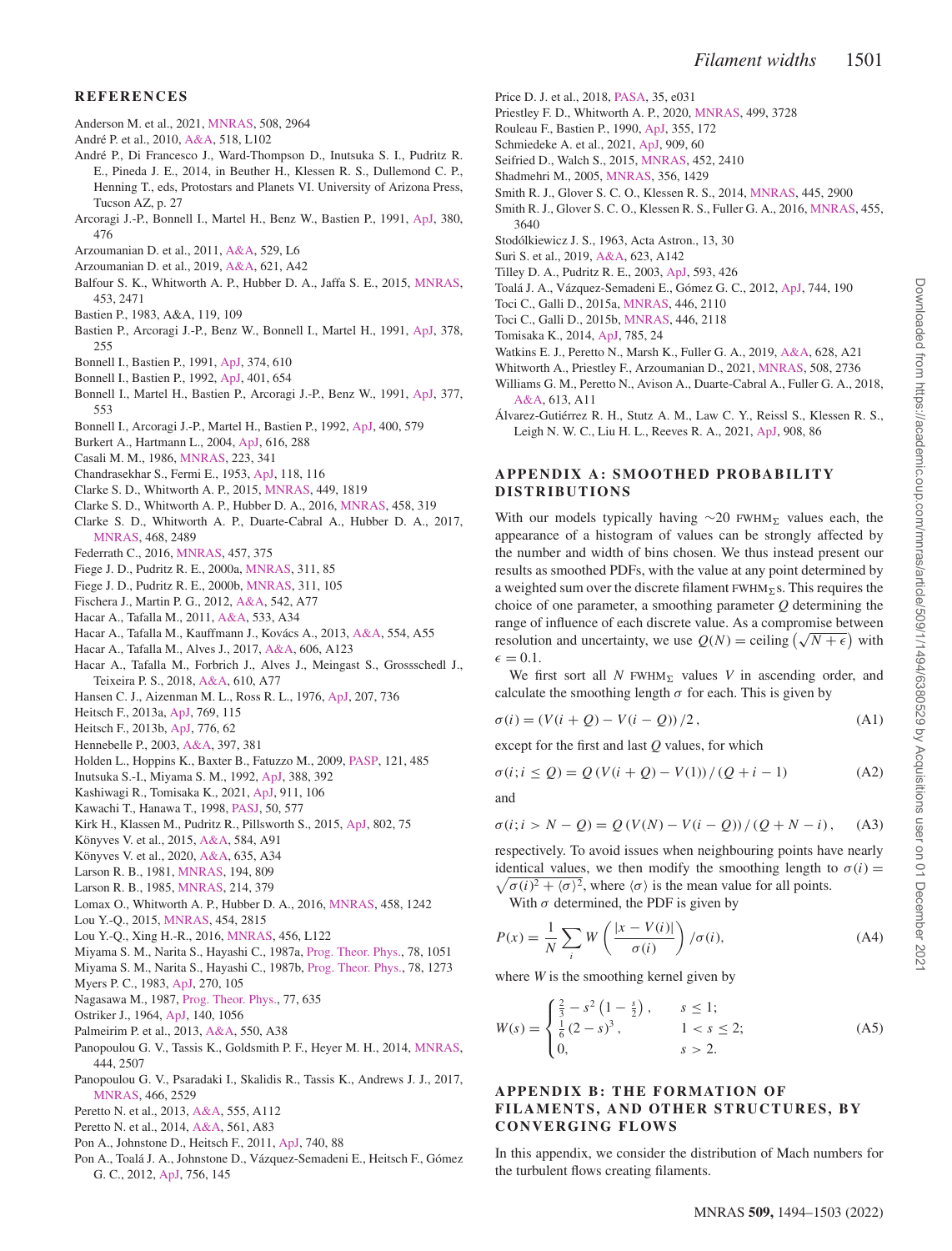There are two distinct potential explanations for the predominance of filamentary structures in dense interstellar gas, and therefore in star formation regions. First, given a static, dense layer of gas, the dominant fragmentation mode involves elongated perturbations that evolve into filaments, as shown on the basis of non-linear perturbation analysis by Miyama, Narita & Hayashi [\(1987a\)](#page-7-69), and using numerical simulations by Miyama, Narita & Hayashi [\(1987b\)](#page-7-70) and Balfour et al. [\(2015\)](#page-7-71). Secondly, even in regions where gravity is unimportant, shock-compression due to random isotropic turbulence produces filaments. This appendix is concerned with this second explanation. We demonstrate why the filamentary mode is ubiquitous, even in relatively low-density gas, and derive an expression for the differential probability, d*P/*dM, that a randomly chosen element of gas is being compressed by a convergent flow at a given Mach number, ∼ M.

## **B1 Scaling laws for interstellar turbulence**

We adopt a turbulent power spectrum of the form

$$
\frac{\mathrm{d}P}{\mathrm{d}k} \propto k^{-\beta}.\tag{B1}
$$

Typically  $\beta \sim 2$ . The density of modes in 3D *k*-space then goes as  $k^{-\left[\beta + 2\right]}$  – and hence, with  $\beta = 2$ , as  $k^{-4}$ .

If we now switch to length-scale, *L* as the independent variable, with  $k = L^{-1}$ ,  $dk/dL = -L^{-2}$ , we have

$$
\frac{\mathrm{d}P}{\mathrm{d}L} = \frac{\mathrm{d}P}{\mathrm{d}k} \left| \frac{\mathrm{d}k}{\mathrm{d}L} \right| \propto L^{[\beta - 2]}.
$$
\n(B2)

To obtain the probability that an element of gas has Mach number  $M$ , we invoke a scaling law of the form

$$
\mathcal{M} \propto \sigma \propto L^{\alpha}, \tag{B3}
$$

where  $\sigma$  is the velocity dispersion, and the first proportionality presumes that the gas is isothermal and therefore has uniform sound speed. For the original scaling laws proposed by Larson [\(1981\)](#page-7-62),  $\alpha \simeq$ 0.38. For the modified scaling laws proposed by Pon et al. [\(2012\)](#page-7-54),  $\alpha = 1/2$ , as found by Myers [\(1983\)](#page-7-72).

It follows that

$$
\frac{\mathrm{d}P}{\mathrm{d}\mathcal{M}} = \frac{\mathrm{d}P}{\mathrm{d}L} \left| \frac{\mathrm{d}L}{\mathrm{d}\mathcal{M}} \right| \propto \mathcal{M}^{[\beta - 1 - \alpha]/\alpha}.
$$
 (B4)

We also define the time-scale between compression events for such a gas element,

$$
t(M) \propto \frac{L(M)}{\sigma(M)} \propto \mathcal{M}^{[1-\alpha]/\alpha}.
$$
 (B5)

#### **B2 Shock-compressed sheets**

We define a 'shock-compressed sheet' as a sheet whose containment is initially dominated on both sides by the ram pressure of material accreting on to the sheet; only later, if at all, does containment become dominated by self-gravity. In the absence of stellar feedback – in particular expanding HII regions, stellar-wind bubbles and supernova remnants – this would appear to be the only way in which sheets can form in the interstellar medium.

A single converging mode is required to form a shock-compressed sheet, and therefore the frequency with which an element of the interstellar medium becomes part of a shock-compressed sheet is given by

$$
\left. \frac{\mathrm{d}\mathcal{F}}{\mathrm{d}\mathcal{M}} \right| \text{ sheer } \propto \frac{1}{t(\mathcal{M})} \frac{\mathrm{d}P}{\mathrm{d}\mathcal{M}} \quad \propto \quad \mathcal{M}^{[\beta-2]/\alpha}.
$$
 (B6)

However, an isolated extended sheet with an isothermal equation of state does not collapse, no matter how fast it is converging or how high the external pressure. In fact, this is true for any polytropic equation of state, provided the polytropic exponent is positive, i.e. dln (*P*)/dln (*ρ*)|LAGRANGIAN *>* 0. Consequently shock-compressed sheets are necessarily transient (they form and then bounce) unless they are sufficiently massive and there is a sufficient external pressure (in which case they relax towards hydrostatic equilibrium). Collapse, and hence star formation, can only occur in a shock-compressed sheet if it interferes constructively with another converging mode.

#### **B3 Shock-compressed filaments**

We define a 'shock-compressed filament' as one in which containment of the embryonic filament is initially dominated by the rampressure of material accreting on to the filament; only later, if at all, does it become dominated by self-gravity. (This is not the only way to form a filament. As mentioned at the start of this appendix, filaments can also form by gravitational fragmentation of sheets, but in that case they are not 'shock-compressed'.)

To form a shock-compressed filament requires two approximately orthogonal converging modes to interact more-or-less simultaneously, and hence to combine constructively. Consequently the frequency with which an element of the interstellar medium becomes part of a shock-compressed filament is given by

$$
\frac{\mathrm{d}\mathcal{F}}{\mathrm{d}\mathcal{M}}\bigg|\underset{\text{FLAMENT}}{\text{ELAMENT}} \propto \frac{1}{t^2(\mathcal{M})} \frac{\mathrm{d}P}{\mathrm{d}\mathcal{M}} \propto \mathcal{M}^{[\beta-3+\alpha]/\alpha}.\tag{B7}
$$

There is a geometric factor buried in the constant of proportionality, which reflects how approximately orthogonal the two converging modes (with independent wavevectors  $k_1$  and  $k_2$ ) have to be to avoid the increased density and pressure delivered by the first converging mode being able to squeeze out sideways before the second converging mode arrives. This factor is presumed to be independent of the Mach numbers of the converging modes.

#### **B4 Shock-compressed cores**

Finally, we define a 'shock-compressed core' as one in which containment of the core is initially dominated by the ram-pressure of the material accreting on to the core; only later, if at all, does it become dominated by self-gravity (and hence become a pre-stellar core).

To form a shock-compressed core requires (at least) three approximately orthogonal converging modes to interact more-or-less simultaneously, and hence to combine constructively. Consequently the frequency with which an element of the interstellar medium becomes part of a shock-compressed core is given by

$$
\frac{\mathrm{d}\mathcal{F}}{\mathrm{d}\mathcal{M}}\mathrm{CORE} \propto \frac{1}{t^3(\mathcal{M})}\frac{\mathrm{d}P}{\mathrm{d}\mathcal{M}} \quad \propto \quad \mathcal{M}^{[\beta-4+2\alpha]/\alpha}.\tag{B8}
$$

Again, there is a geometric factor buried in the constant of proportionality, which reflects how approximately orthogonal to the first two converging modes the third converging mode has to be to avoid the increased pressure delivered by the first two converging modes being able to squeeze out sideways before the third converging mode arrives (Lomax, Whitworth & Hubber [2016\)](#page-7-73). Again, we presume that this factor is independent of the Mach numbers of the converging modes.

Since the formation of a shock-compressed core requires (at least) three approximately orthogonal converging modes to interact